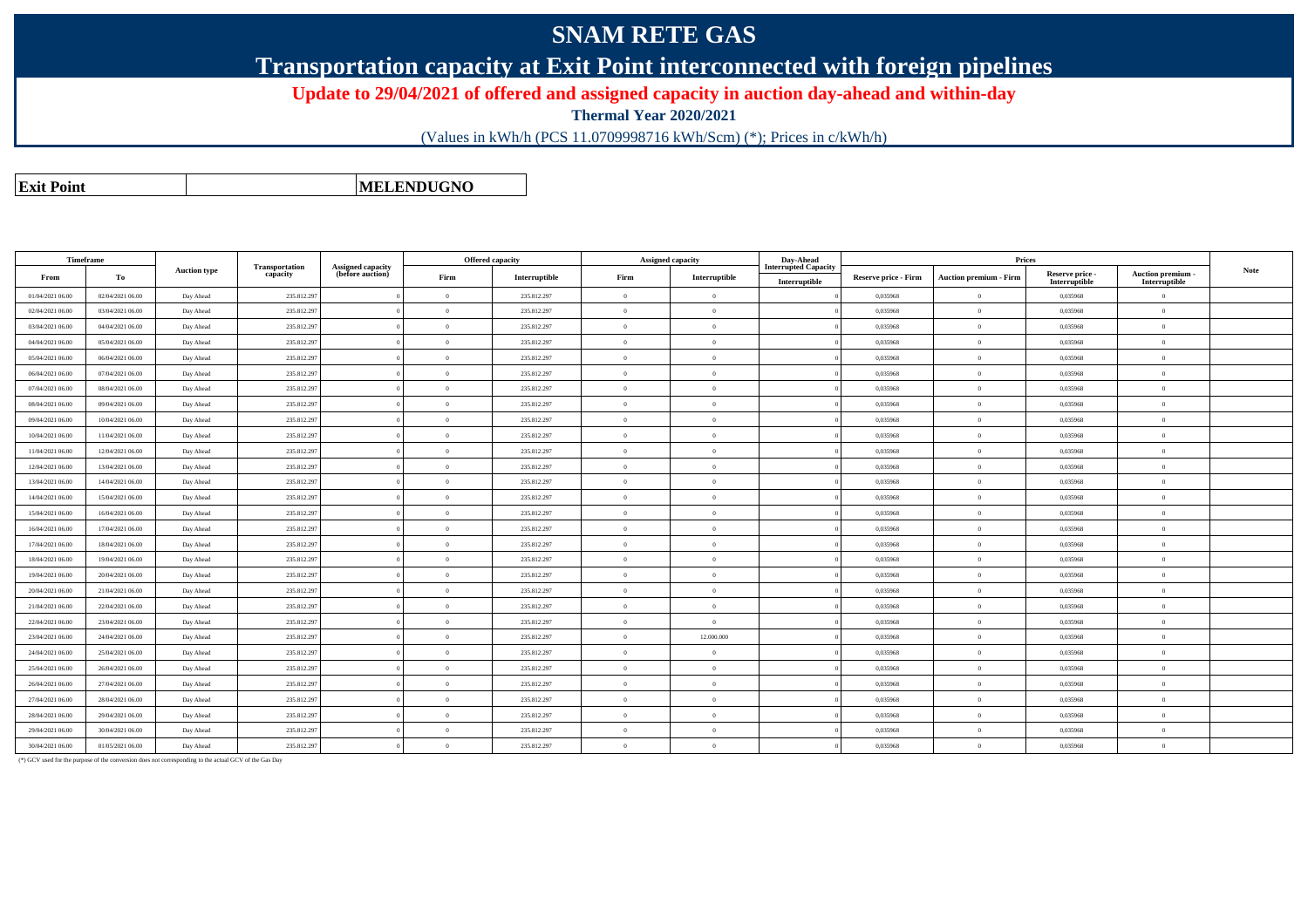## **SNAM RETE GAS**

**Transportation capacity at Exit Point interconnected with foreign pipelines**

**Update to 29/04/2021 of offered and assigned capacity in auction day-ahead and within-day**

**Thermal Year 2020/2021**

(Values in Scm/day (15° C; 1,01325 bar); Prices in c/Scm)

|  | <b>Exit Point</b> |
|--|-------------------|
|  |                   |

**MELENDUGNO**

| Timeframe        |                  |                     |                            |                                              | Offered capacity |               | <b>Assigned capacity</b> |                | Day-Ahead                                    |                             | Prices                 |                                  |                                         |             |
|------------------|------------------|---------------------|----------------------------|----------------------------------------------|------------------|---------------|--------------------------|----------------|----------------------------------------------|-----------------------------|------------------------|----------------------------------|-----------------------------------------|-------------|
| From             | То               | <b>Auction type</b> | Transportation<br>capacity | <b>Assigned capacity</b><br>(before auction) | Firm             | Interruptible | Firm                     | Interruptible  | <b>Interrupted Capacity</b><br>Interruptible | <b>Reserve price - Firm</b> | Auction premium - Firm | Reserve price -<br>Interruptible | <b>Auction premium</b><br>Interruptible | <b>Note</b> |
| 01/04/2021 06:00 | 02/04/2021 06:00 | Day Ahead           | 21.300.000                 |                                              | $\Omega$         | 21.300,000    | $\theta$                 | $\Omega$       |                                              | 0.398199                    | $\theta$               | 0.398199                         | $\Omega$                                |             |
| 02/04/2021 06:00 | 03/04/2021 06:00 | Day Ahead           | 21.300.000                 |                                              | $\theta$         | 21.300.000    | $\theta$                 | $\Omega$       |                                              | 0,398199                    | $\overline{0}$         | 0,398199                         | $\mathbf{0}$                            |             |
| 03/04/2021 06:00 | 04/04/2021 06:00 | Day Ahead           | 21.300.000                 |                                              | $\Omega$         | 21.300.000    | $\theta$                 | $\theta$       |                                              | 0,398199                    | $\overline{0}$         | 0,398199                         | $\theta$                                |             |
| 04/04/2021 06:00 | 05/04/2021 06:00 | Day Ahead           | 21.300.000                 |                                              | $\Omega$         | 21.300.000    | $\theta$                 | $\Omega$       |                                              | 0,398199                    | $\Omega$               | 0,398199                         | $\theta$                                |             |
| 05/04/2021 06:00 | 06/04/2021 06:00 | Day Ahead           | 21.300.000                 |                                              | $\theta$         | 21.300.000    | $\overline{0}$           | $\overline{0}$ |                                              | 0,398199                    | $\overline{0}$         | 0,398199                         | $\mathbf{0}$                            |             |
| 06/04/2021 06:00 | 07/04/2021 06:00 | Day Ahead           | 21.300.000                 |                                              | $\Omega$         | 21.300.000    | $\theta$                 | $\Omega$       |                                              | 0,398199                    | $\overline{0}$         | 0,398199                         | $\Omega$                                |             |
| 07/04/2021 06:00 | 08/04/2021 06:00 | Day Ahead           | 21.300.000                 |                                              | $\Omega$         | 21.300.000    | $\Omega$                 | $\Omega$       |                                              | 0.398199                    | $\Omega$               | 0.398199                         | $\Omega$                                |             |
| 08/04/2021 06:00 | 09/04/2021 06:00 | Day Ahead           | 21.300.000                 |                                              | $\Omega$         | 21.300,000    | $\theta$                 | $\Omega$       |                                              | 0.398199                    | $\theta$               | 0.398199                         | $\Omega$                                |             |
| 09/04/2021 06:00 | 10/04/2021 06:00 | Day Ahead           | 21.300.000                 |                                              | $\Omega$         | 21.300,000    | $\Omega$                 | $\Omega$       |                                              | 0.398199                    | $\Omega$               | 0.398199                         | $\Omega$                                |             |
| 10/04/2021 06:00 | 11/04/2021 06:00 | Day Ahead           | 21.300.000                 |                                              | $\Omega$         | 21.300.000    | $\theta$                 | $\Omega$       |                                              | 0.398199                    | $\overline{0}$         | 0,398199                         | $\theta$                                |             |
| 11/04/2021 06:00 | 12/04/2021 06:00 | Day Ahead           | 21.300.000                 |                                              | $\theta$         | 21.300.000    | $\theta$                 | $\Omega$       |                                              | 0.398199                    | $\Omega$               | 0,398199                         | $\overline{0}$                          |             |
| 12/04/2021 06:00 | 13/04/2021 06:00 | Day Ahead           | 21,300,000                 |                                              | $\theta$         | 21.300,000    | $\overline{0}$           | $\overline{0}$ |                                              | 0.398199                    | $\overline{0}$         | 0.398199                         | $\overline{0}$                          |             |
| 13/04/2021 06:00 | 14/04/2021 06:00 | Day Ahead           | 21.300.000                 |                                              | $\Omega$         | 21.300.000    | $\theta$                 | $\Omega$       |                                              | 0,398199                    | $\overline{0}$         | 0,398199                         | $\Omega$                                |             |
| 14/04/2021 06:00 | 15/04/2021 06:00 | Day Ahead           | 21.300.000                 |                                              | $\Omega$         | 21.300.000    | $\Omega$                 | $\Omega$       |                                              | 0.398199                    | $\Omega$               | 0,398199                         | $\Omega$                                |             |
| 15/04/2021 06:00 | 16/04/2021 06:00 | Day Ahead           | 21.300.000                 |                                              | $\Omega$         | 21.300,000    | $\theta$                 | $\Omega$       |                                              | 0.398199                    | $\Omega$               | 0.398199                         | $\Omega$                                |             |
| 16/04/2021 06:00 | 17/04/2021 06:00 | Day Ahead           | 21.300.000                 |                                              | $\Omega$         | 21.300,000    | $\Omega$                 | $\Omega$       |                                              | 0.398199                    | $\theta$               | 0.398199                         | $\Omega$                                |             |
| 17/04/2021 06:00 | 18/04/2021 06:00 | Day Ahead           | 21.300.000                 |                                              | $\theta$         | 21.300.000    | $\theta$                 | $\Omega$       |                                              | 0.398199                    | $\overline{0}$         | 0,398199                         | $\mathbf{0}$                            |             |
| 18/04/2021 06:00 | 19/04/2021 06:00 | Day Ahead           | 21.300.000                 |                                              | $\theta$         | 21.300.000    | $\Omega$                 | $\Omega$       |                                              | 0.398199                    | $\theta$               | 0,398199                         | $\overline{0}$                          |             |
| 19/04/2021 06:00 | 20/04/2021 06:00 | Day Ahead           | 21.300.000                 |                                              | $\theta$         | 21.300.000    | $\overline{0}$           | $\overline{0}$ |                                              | 0,398199                    | $\overline{0}$         | 0,398199                         | $\mathbf{0}$                            |             |
| 20/04/2021 06:00 | 21/04/2021 06:00 | Day Ahead           | 21.300.000                 |                                              | $\theta$         | 21.300.000    | $\Omega$                 | $\Omega$       |                                              | 0,398199                    | $\overline{0}$         | 0,398199                         | $\Omega$                                |             |
| 21/04/2021 06:00 | 22/04/2021 06:00 | Day Ahead           | 21.300.000                 |                                              | $\Omega$         | 21.300.000    | $\Omega$                 | $\Omega$       |                                              | 0,398199                    | $\Omega$               | 0,398199                         | $\Omega$                                |             |
| 22/04/2021 06:00 | 23/04/2021 06:00 | Day Ahead           | 21.300.000                 |                                              | $\Omega$         | 21.300,000    | $\Omega$                 | $\Omega$       |                                              | 0.398199                    | $\Omega$               | 0.398199                         | $\Omega$                                |             |
| 23/04/2021 06:00 | 24/04/2021 06:00 | Day Ahead           | 21.300.000                 |                                              | $\Omega$         | 21.300,000    | $\theta$                 | 1.083.913      |                                              | 0.398199                    | $\theta$               | 0.398199                         | $\Omega$                                |             |
| 24/04/2021 06:00 | 25/04/2021 06:00 | Day Ahead           | 21.300.000                 |                                              | $\Omega$         | 21.300.000    | $\theta$                 | $\Omega$       |                                              | 0,398199                    | $\overline{0}$         | 0,398199                         | $\Omega$                                |             |
| 25/04/2021 06:00 | 26/04/2021 06:00 | Day Ahead           | 21.300.000                 |                                              | $\Omega$         | 21.300.000    | $\theta$                 | $\Omega$       |                                              | 0,398199                    | $\theta$               | 0,398199                         | $\Omega$                                |             |
| 26/04/2021 06:00 | 27/04/2021 06:00 | Day Ahead           | 21.300.000                 |                                              | $\theta$         | 21.300.000    | $\overline{0}$           | $\overline{0}$ |                                              | 0,398199                    | $\overline{0}$         | 0,398199                         | $\mathbf{0}$                            |             |
| 27/04/2021 06:00 | 28/04/2021 06:00 | Day Ahead           | 21.300.000                 |                                              | $\Omega$         | 21.300.000    | $\theta$                 | $\Omega$       |                                              | 0,398199                    | $\overline{0}$         | 0,398199                         | $\mathbf{0}$                            |             |
| 28/04/2021 06:00 | 29/04/2021 06:00 | Day Ahead           | 21.300.000                 |                                              | $\Omega$         | 21.300.000    | $\overline{0}$           | $\Omega$       |                                              | 0,398199                    | $\overline{0}$         | 0,398199                         | $\overline{0}$                          |             |
| 29/04/2021 06:00 | 30/04/2021 06.00 | Day Ahead           | 21.300.000                 |                                              | $\Omega$         | 21.300.000    | $\theta$                 | $\Omega$       |                                              | 0.398199                    | $\Omega$               | 0.398199                         | $\Omega$                                |             |
| 30/04/2021 06:00 | 01/05/2021 06:00 | Day Ahead           | 21.300,000                 |                                              | $\Omega$         | 21.300,000    | $\theta$                 | $\Omega$       |                                              | 0.398199                    | $\Omega$               | 0.398199                         | $\Omega$                                |             |